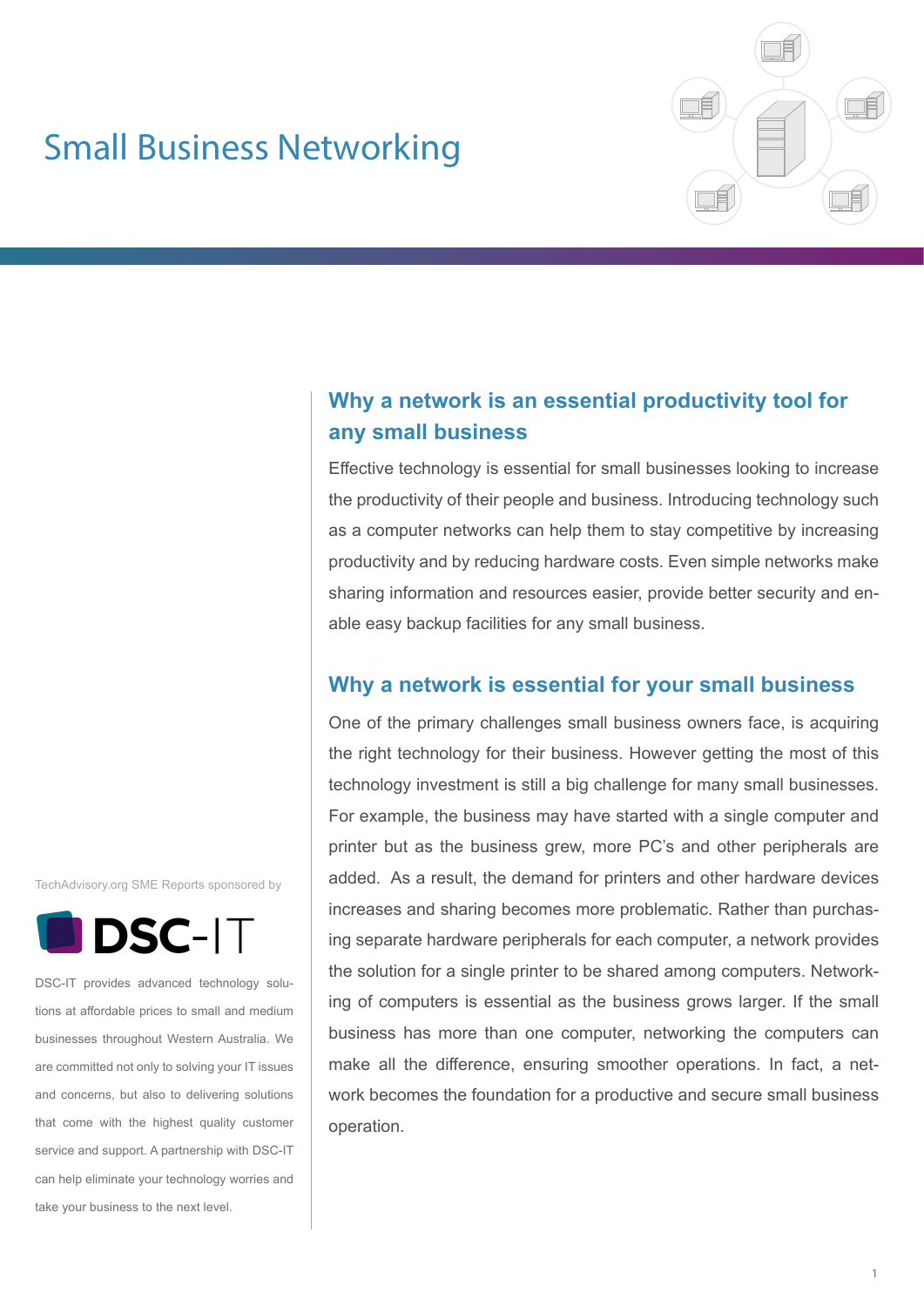#### **What is a network?**

A network is a system containing any combination of computers, printers, fax machines, data storage, audio or visual display devices, or telephones interconnected by cables used to transmit or receive information.

# **Two Types of Networks: Peer-to-Peer and Client/Server Peer-to-Peer networking**

A peer-to-peer network is the most basic type of network that allows multiple users to share information or resources such as printers and scanners. In a peer-to-peer network, each computer is connected directly to the other computers. Every computer within the network holds equal capabilities. Each computer can share resources or information with any other computer on the network without a centralised computer or server. In this type of network, each connected computer has an equal responsibility and role.



Figure 1: Peer to Peer Network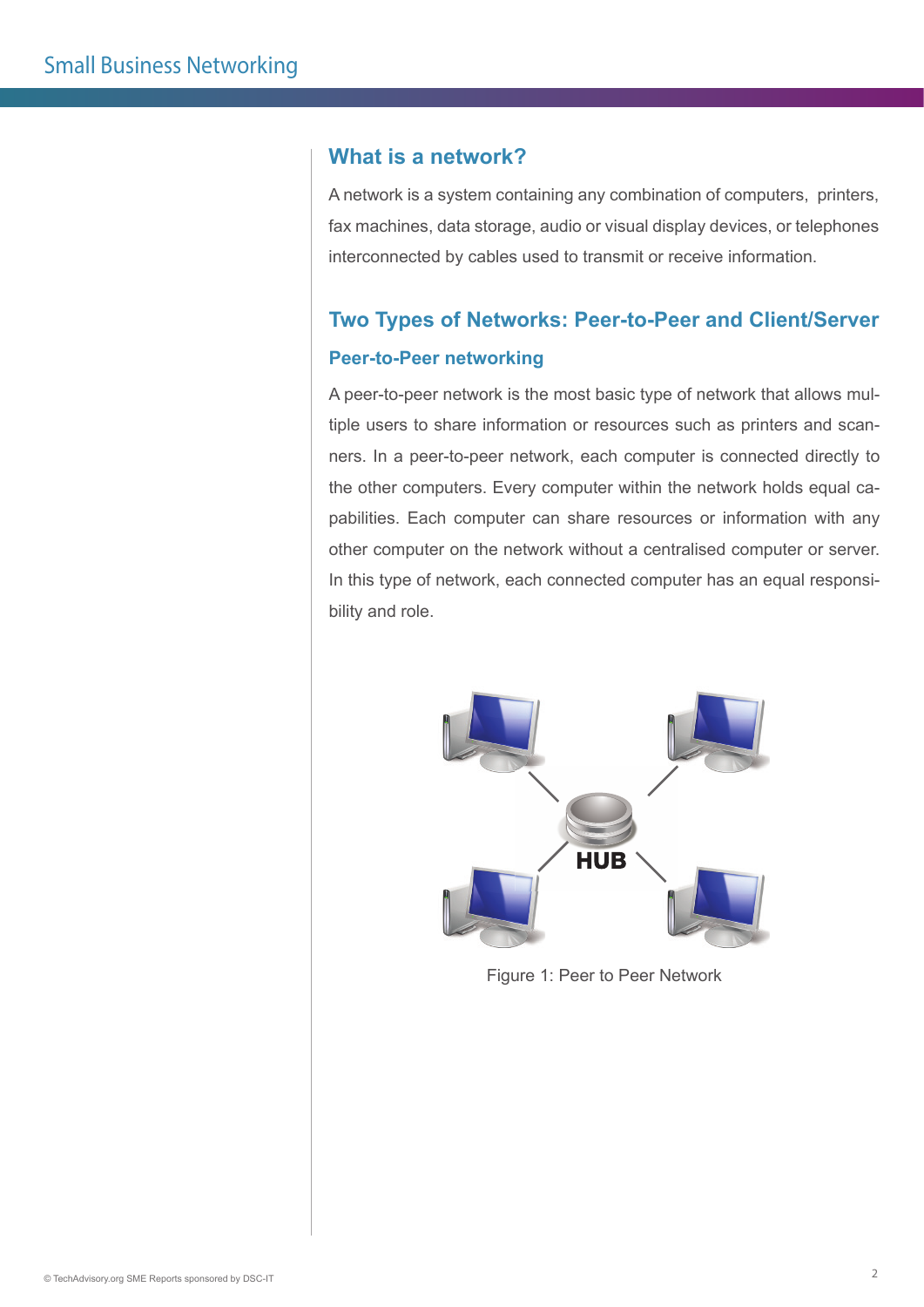#### **Client/Server networking**

In a client-server network, all computers are connected to the server or centralised computer. A single computer called a server is used to manage the entire network and stores shared information, in a central location. Servers are run with specific server software designed to manage the computer network and serve as a central place to store data. The clients in the network can be an individual computer, printer, scanner or any other device. The server software performs specific tasks such as file sharing, printer sharing, connecting multiple users to the internet or sending and receiving email for each of the network's clients.



Figure 2: Client/Server Network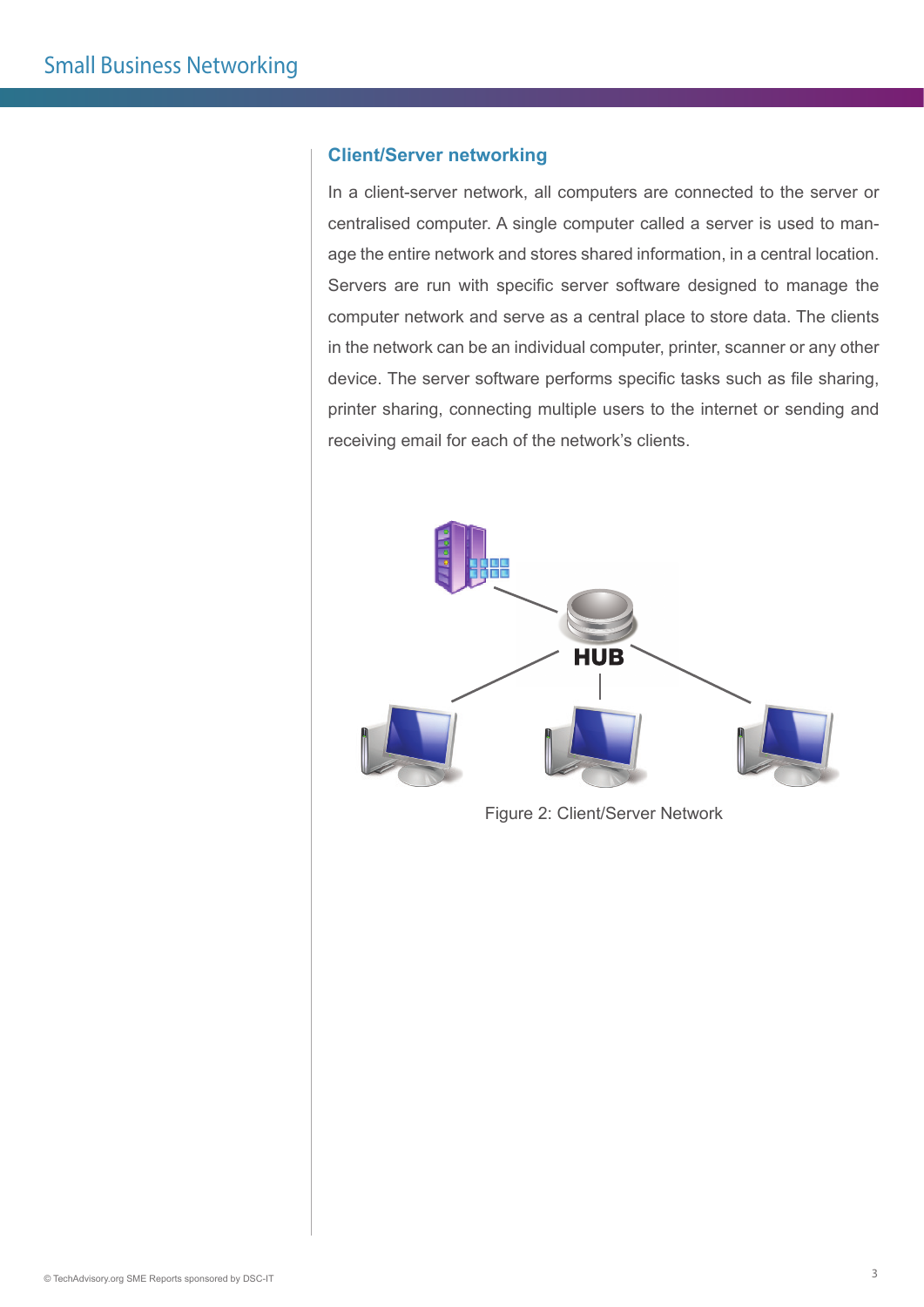#### **Peer-to-Peer vs. Client/Server Network**

Both of these networks serve the same purpose of allowing multiple users to share and exchange information and resources with each other. But the functions and benefits differ widely.

Peer-to-Peer networks are simple to configure, easy to install and are certainly a low-cost solution but are very limited in the functions they can perform. For example, peer-to-peer networks have no centralised location to store the information because the information and resources are shared from one computer to another. In the event of one computer shutting down, the other computers within that network are unable to access the data stored in that computer.

One major downside of this type of network, is that it has no centralised security safeguards, so it is relatively insecure. Anybody connected to the network can gain access to the other PCs and this in itself holds concerns for security. In cases where more than five PC's are connected to one network, each PC has the tendency to run slower.

Client/server network can remarkably improve the business performance because of the different functions it can perform. The server can back up information saving time and preventing data loss as well as providing security for information. As the server acts as a single centralised unit for the whole network, internet connection can be easily monitored and controlled. Another advantage is that the performance of the computers improves because they are unable to perform functions such as, storing large amounts of data for other computers. This allows the clients computers to run faster. Besides this, in a client/server network there is a single point of access for the entire network so users are not dependent on each other's computers as they are in a peer-to-peer network. Servers also increase the security of the vital data, such as financial information, by allowing controlled access to different users. Hence, if the small business has more than five computers, centralising the network on a server, allows the small business owners to utilise tools and services that can help to attain impressive time and cost savings.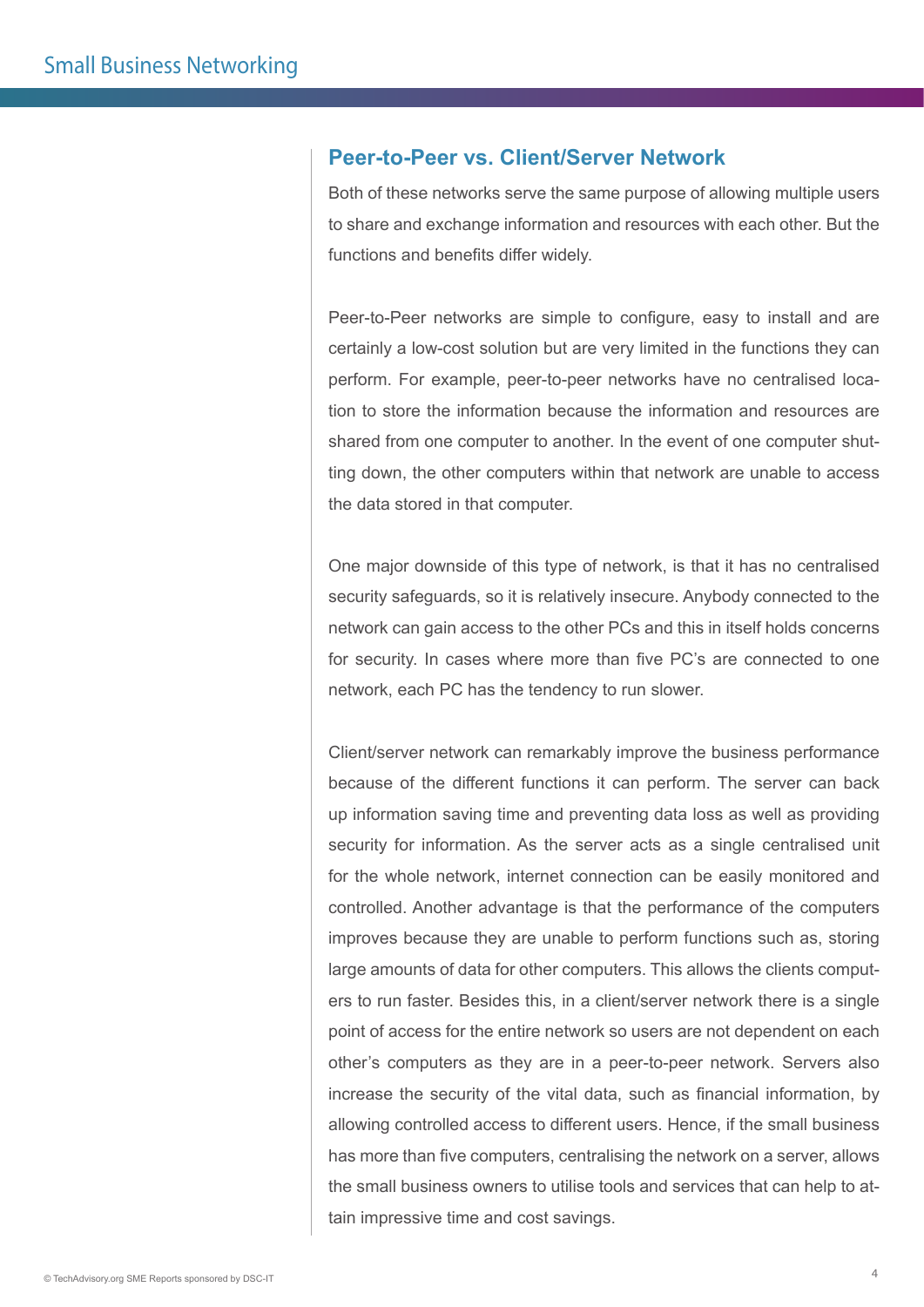# **6 Ways a Network Can Influence Small Business Performance**

**Collaboration:** A network allows employees to share and exchange information. A network provides access to a variety of tools by which employees can communicate with each other. Besides this, it also offers collaboration features and allows multiple users to contribute to a single document which is otherwise difficult to manage with individual computers.

**File sharing:** A network makes it possible to access a file stored on another computer. Multiple users can share the same files eliminating the need for creating and managing multiple versions.

**Printer/Fax sharing:** Several computers can share the same printer or fax machine, once they are connected through a network. As a result, there is no need to purchase and connect separate printers and devices to every computer.

**Data protection:** Backing-up data is essential for a business to prevent loss of valuable business information. With a network it becomes routine and secure, to back up the company data, available for retrieval when necessary

**Shared Internet access:** With a network it is possible to share a single internet connection among multiple computers. In-house email systems can also be easily implemented with the client/server network.

**Increases the productivity, reduces costs and saves time:** When a small business has a computer network, it increases the productivity of employees and reduces costs. With a network, multiple employees can share the company resources such as printers, fax machines or any other hardware device. Multiple users can access the internet at the same time. Consequently the hardware costs of the company are reduced and productivity of employees is increased. A network also helps save time by providing easy back up solutions.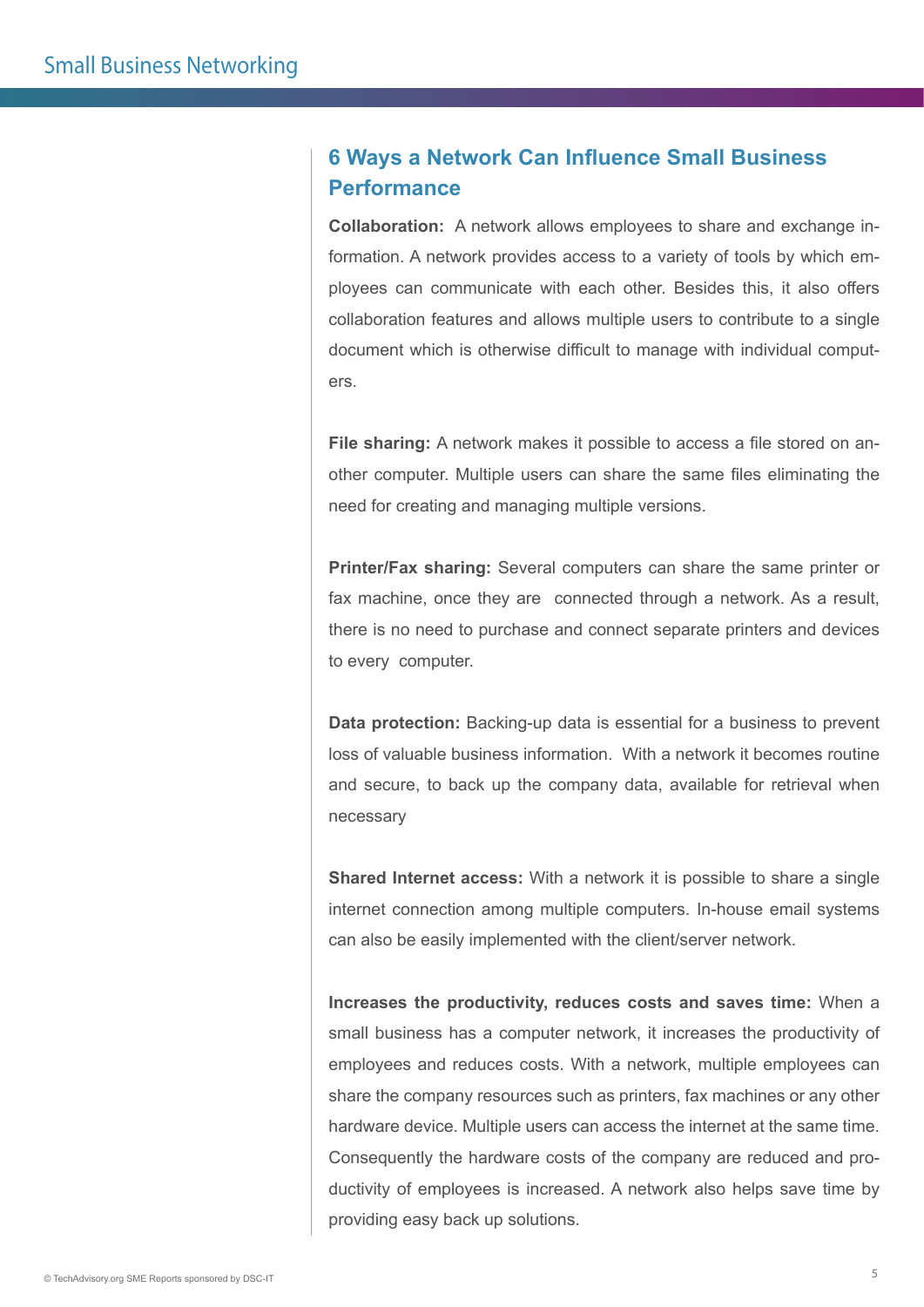"...The Forbes study has shown" that the average payback period of server network ranges from 2.4 to 4.9 months

"...The Forbes survey" concluded that server networks are helping smaller firms extend their geographic reach, locate new customers, and increase revenues whilst holding costs steady or decreasing them.<sup>"</sup>

# **Payback Period of Network**

Small business owners can reap enormous benefits by networking their computers. But sometimes concerns about hardware, software and installation costs of networks (particularly client/server networks) becomes a main deterrent in adapting to this new technology. It should be noted, that the network technology shows early returns by way of increased employee productivity and reduced operating costs.

According to a study conducted by Forbes\*, small business owners are quickly recovering investments and realising enormous benefits from server technology. Small businesses using server networks find that their employees can now perform an average of 20% more revenue producing tasks. The study has shown that the average payback period, of server networks ranges from 2.4 to 4.9 months. Most small businesses were able to recover their hardware and software investments in less than 2.5 months. The survey concluded that server networks are helping smaller firms extend their geographic reach, locate new customers, and increase revenues whilst holding costs steady or decreasing them.

# **Conclusions and Recommendations**

In conclusion, peer-to-peer networks are cheaper and easier to implement and maintain, and client/server networks can be much more useful for a small business as it leads to greater productivity, security and lower costs.